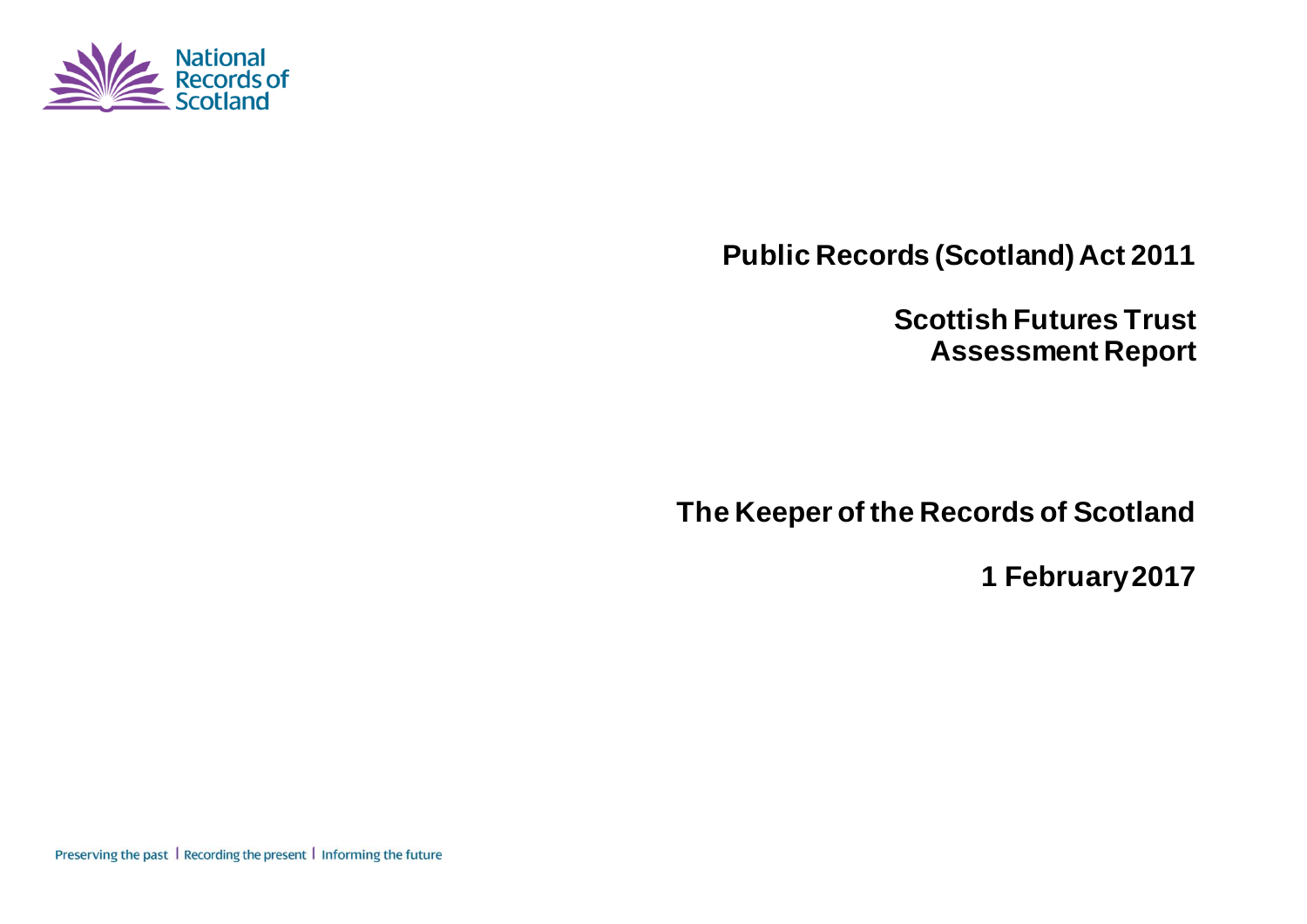#### **Contents**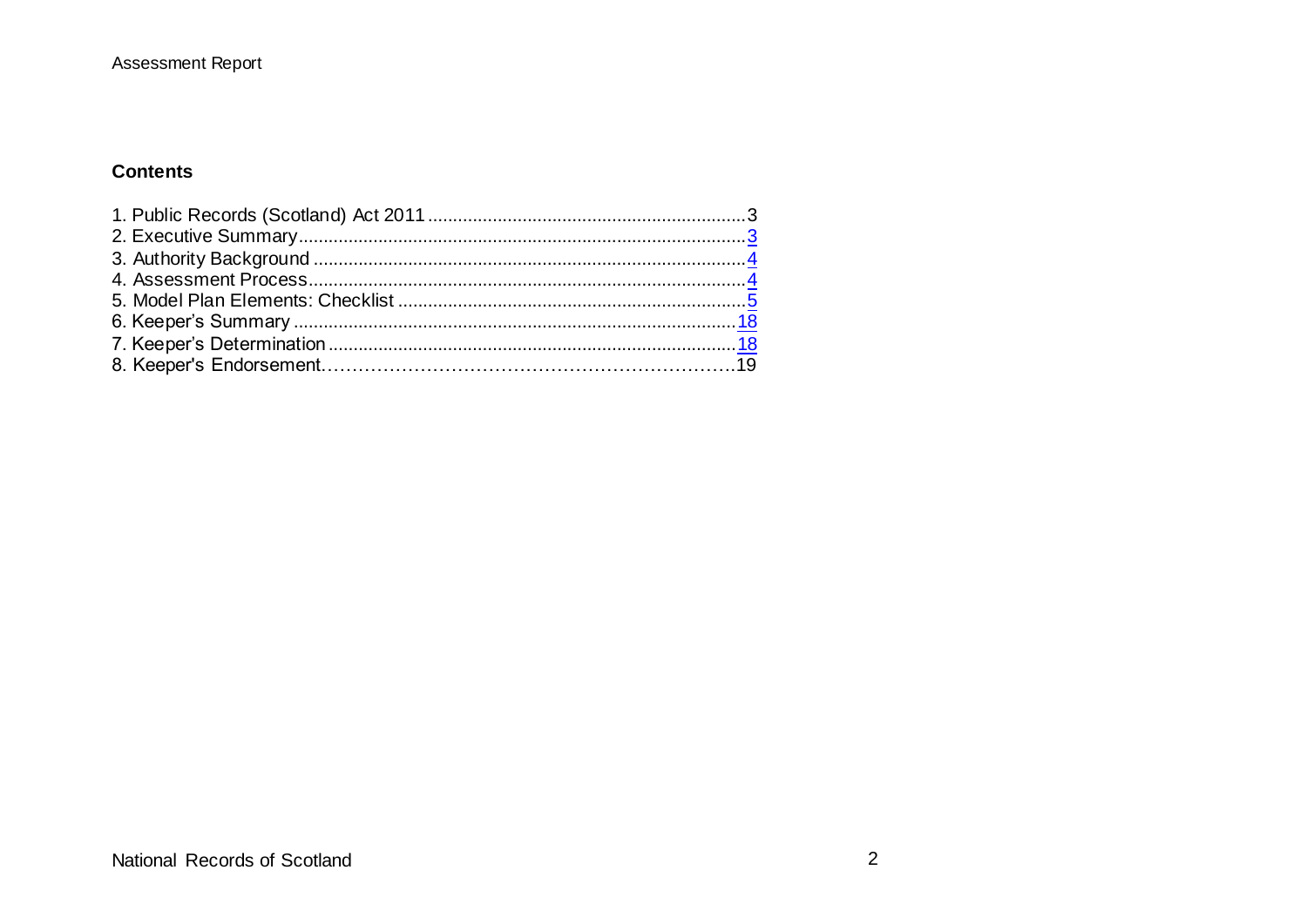## **1. Public Records (Scotland) Act 2011**

The Public Records (Scotland) Act 2011 (the Act) received Royal assent on 20 April 2011. It is the first new public records legislation in Scotland since 1937 and came fully into force on 1 January 2013. Its primary aim is to promote efficient and accountable record keeping by named Scottish public authorities.

The Act has its origins in *The Historical Abuse Systemic Review: Residential Schools and Children's Homes in Scotland 1950-1995* (The Shaw Report) published in 2007. The Shaw Report recorded how its investigations were hampered by poor record keeping and found that thousands of records had been created, but were then lost due to an inadequate legislative framework and poor records management. Crucially, it demonstrated how former residents of children's homes were denied access to information about their formative years. The Shaw Report demonstrated that management of records in all formats (paper and electronic) is not just a bureaucratic process, but central to good governance and should not be ignored. A follow-up review of public records legislation by the Keeper of the Records of Scotland (the Keeper) found further evidence of poor records management across the public sector. This resulted in the passage of the Act by the Scottish Parliament in March 2011.

The Act requires a named authority to prepare and implement a records management plan (RMP) which must set out proper arrangements for the management of its records. A plan must clearly describe the way the authority cares for the records that it creates, in any format, whilst carrying out its business activities. The RMP must be agreed with the Keeper and regularly reviewed.

### **2. Executive Summary**

This report sets out the findings of the Keeper's assessment of the RMP of Scottish Futures Trust by the Public Records (Scotland) Act 2011 Assessment Team following its submission to the Keeper on 3 June 2016*.*

The assessment considered whether the RMP of Scottish Futures Trust was developed with proper regard to the 14 elements of the Keeper's statutory Model Records Management Plan (the Model Plan) under section 8(3) of the Act, and whether in this respect it complies with it and the specific requirements of the Act.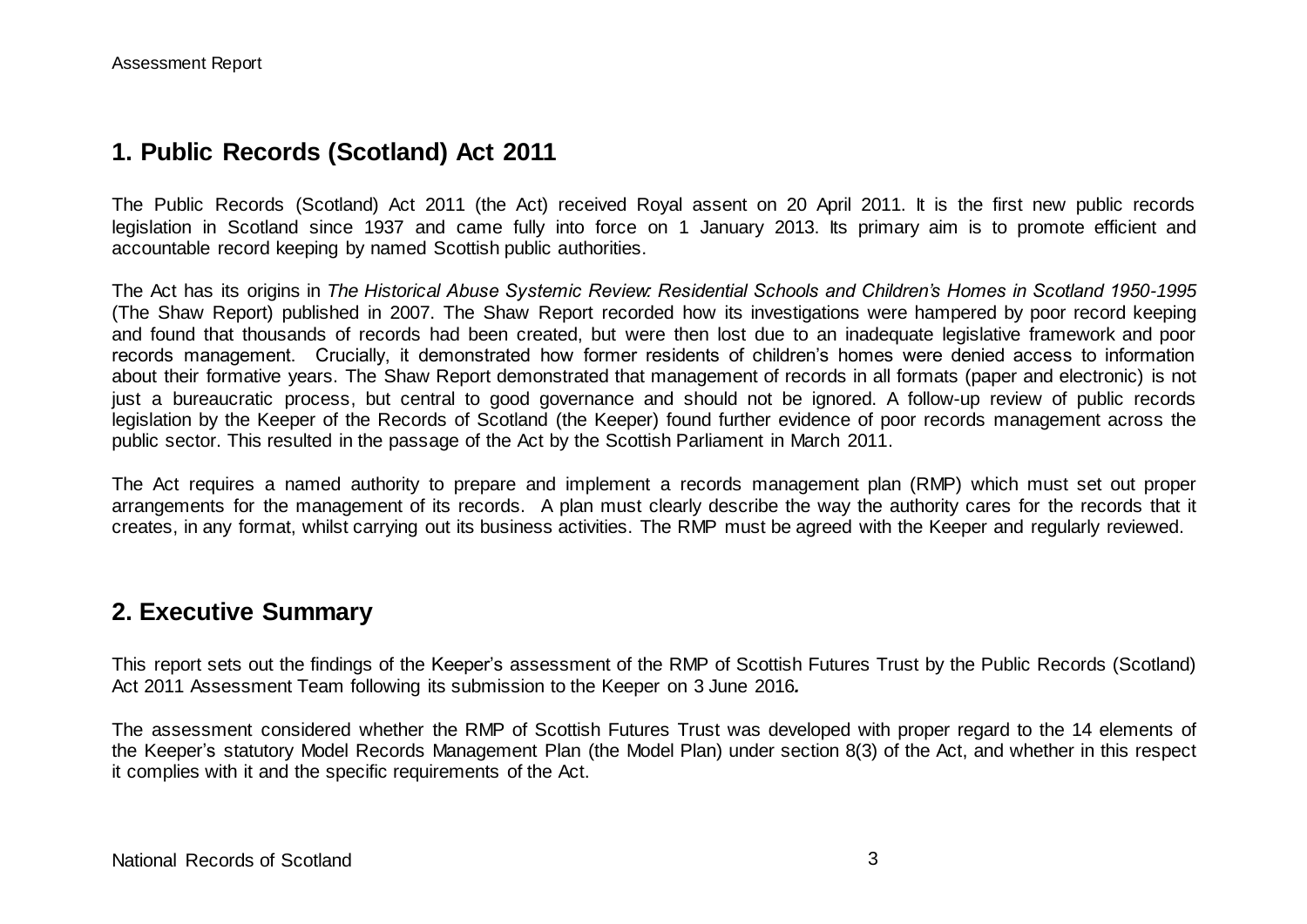The outcome of the assessment and the Keeper's decision on whether the RMP of Scottish Futures Trust complies with the Act can be found under section 7 of this report with relevant recommendations.

### **3. Authority Background**

Scottish Futures Trust (SFT) was incorporated and launched in the Scottish Parliament by the Cabinet Secretary for Finance and Sustainable Growth on 10th September 2008. Scottish Futures Trust is a company limited by shares incorporated under the Companies Act 2006 and is wholly owned by the Scottish Ministers although operates independently of the Scottish Government (SG). The shareholder relationship is defined in a Management Statement & Financial Memorandum (MSFM) which is published on Scottish Futures Trust's website. Scottish Futures Trust works closely with the public sector to seek and deliver improved value for taxpayers and has responsibility for delivering value for money across public sector infrastructure investment.

### **4. Keeper's Assessment Process**

The RMP was assessed by the Public Records (Scotland) Act Assessment Team on behalf of the Keeper. Assessors used the checklist elements listed in section 5, to establish whether Scottish Futures Trust's RMP was developed with proper regard to the elements of the Model Plan and is compliant with the Act. The assessment also considered whether there was sufficient supporting evidence of such compliance.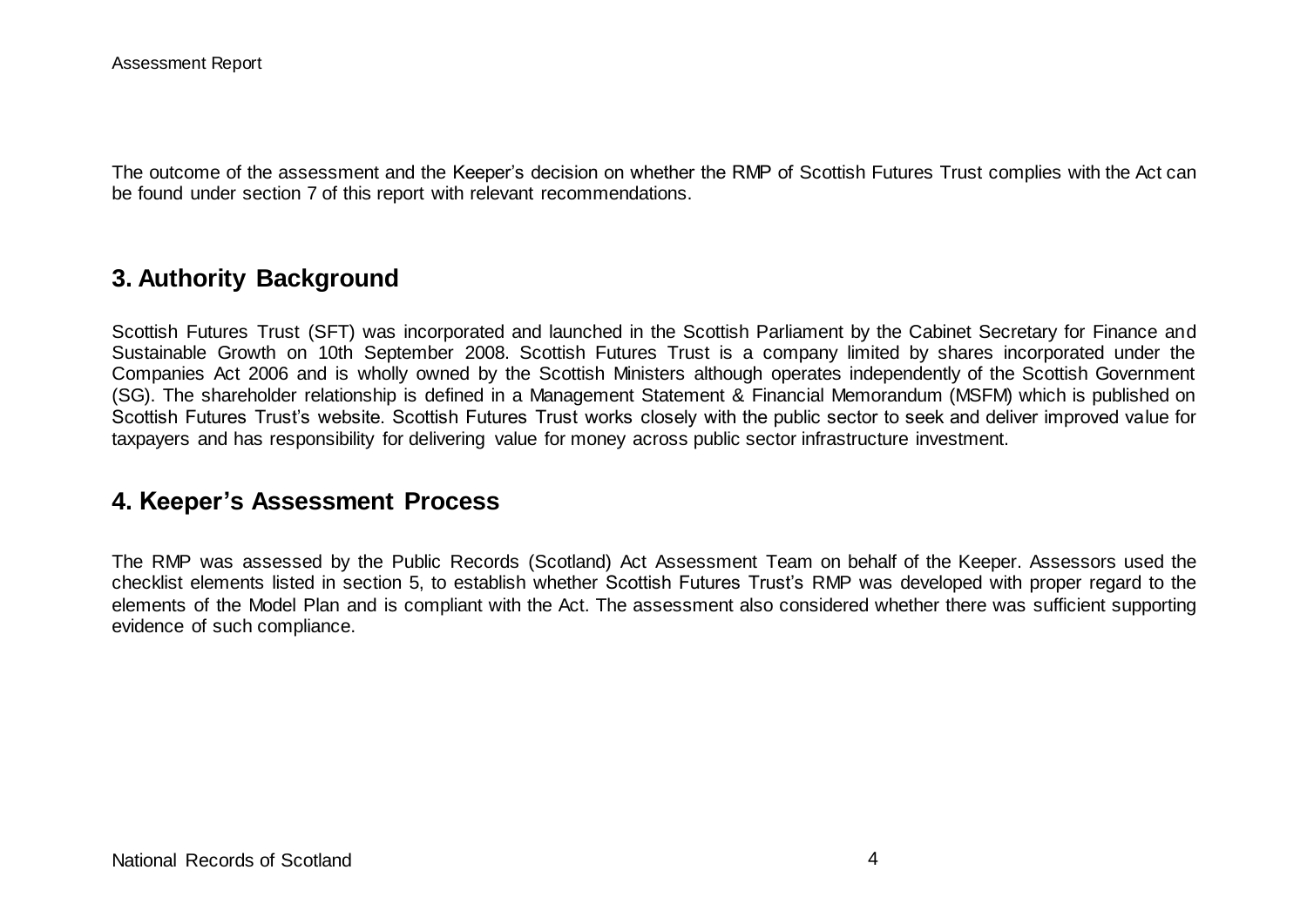## **Key:**

| The Keeper agrees this<br>element of an<br>authority's plan. | The Keeper agrees this<br>element of an authority's<br>plan as an 'improvement<br>model'. This means that<br>he is convinced of the<br>authority's commitment to<br>closing a gap in<br>provision. He will request<br>that he is updated as<br>work on this element | R | There is a serious<br>gap in provision<br>for this element<br>with no clear<br>explanation of how<br>this will be<br>addressed. The<br>Keeper may<br>choose to return<br>the RMP on this |
|--------------------------------------------------------------|---------------------------------------------------------------------------------------------------------------------------------------------------------------------------------------------------------------------------------------------------------------------|---|------------------------------------------------------------------------------------------------------------------------------------------------------------------------------------------|
|                                                              | progresses.                                                                                                                                                                                                                                                         |   | basis.                                                                                                                                                                                   |

# **5. Model Plan Elements: Checklist**

| <b>Element</b>                                | <b>Present</b> | <b>Evidence</b> | <b>Notes</b>                                                                                                                                                                                                                                                                                                                                                                                                                                                                                                                                                     |
|-----------------------------------------------|----------------|-----------------|------------------------------------------------------------------------------------------------------------------------------------------------------------------------------------------------------------------------------------------------------------------------------------------------------------------------------------------------------------------------------------------------------------------------------------------------------------------------------------------------------------------------------------------------------------------|
| 1. Senior<br>Officer<br>Compulsory<br>element |                | G               | The Records Management Plan (RMP) of Scottish Futures Trust (SFT) identifies<br>Christa Reekie, Commercial Director, as having strategic responsibility for records<br>management. This is confirmed in a signed statement in the introduction to the<br>RMP, in which Ms Reekie also endorses the RMP and commits SFT to fully<br>implementing its provisions.<br>The RMP also indicates that Ms Reekie will liaise closely with the Records Manager<br>(see Element 2) to ensure that the RMP remains operational and that staff are<br>appropriately trained. |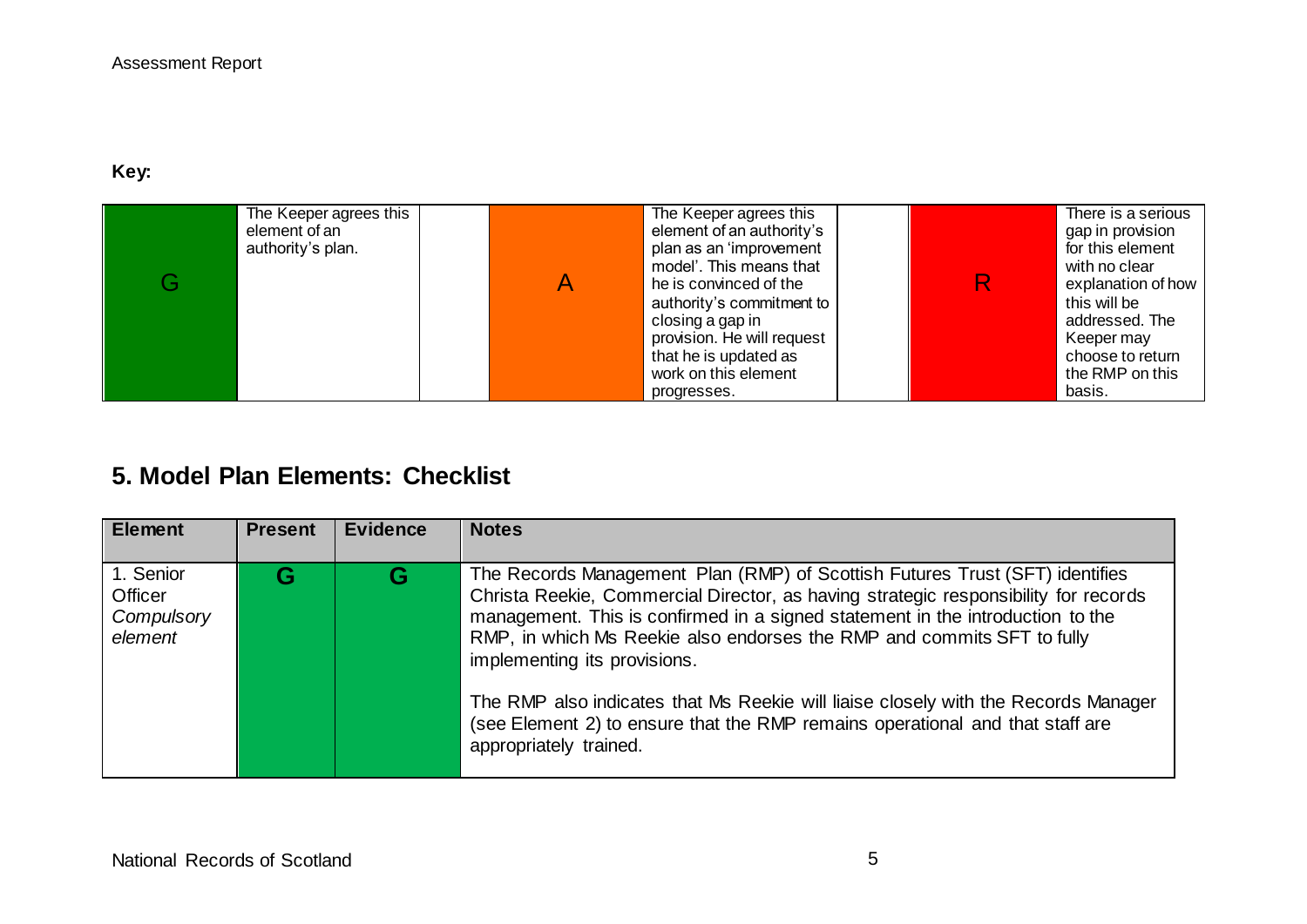|                                                |   |   | The Records Management Policy (page 2) also identifies Ms Reekie as having<br>senior responsibility for records management.<br>The Keeper agrees that an appropriate individual has been appointed to take senior<br>management responsibility for records management as required by the Public<br>Records (Scotland) Act 2011.                                                                                                                                                                                                                                                                                                                                                                                                                                                                                                                                                                                                                                                                                                                                                                                                                                                                                                            |
|------------------------------------------------|---|---|--------------------------------------------------------------------------------------------------------------------------------------------------------------------------------------------------------------------------------------------------------------------------------------------------------------------------------------------------------------------------------------------------------------------------------------------------------------------------------------------------------------------------------------------------------------------------------------------------------------------------------------------------------------------------------------------------------------------------------------------------------------------------------------------------------------------------------------------------------------------------------------------------------------------------------------------------------------------------------------------------------------------------------------------------------------------------------------------------------------------------------------------------------------------------------------------------------------------------------------------|
| 2. Records<br>Manager<br>Compulsory<br>element | G | G | The RMP identifies Wendy Cliffe, Office Manager, as the individual with day-to-day<br>operational responsibility for records management. This is confirmed by a signed<br>statement from Ms Cliffe in the introduction to the RMP.<br>The RMP outlines Ms Cliffe's key duties. These include: being the primary point of<br>contact for the Keeper of the Records of Scotland (the Keeper); liaising with the<br>Commercial Director (see Element 1) regarding compliance with the RMP and the<br>identification of training needs for SFT staff; ensuring that the RMP is kept up to<br>date; and ensuring that new members of staff are aware of their responsibilities.<br>Also submitted as evidence is Ms Cliffe's Job Description. This clearly shows her<br>responsibility for developing and implementing the RMP as well as ensuring<br>compliance with record-keeping requirements. The Organisational Chart included in<br>the Job Description shows that Ms Cliffe reports to the Director of Corporate<br>Services/Low Carbon.<br>The Keeper agrees that an appropriate individual has been identified to take<br>operational responsibility for records management as required by the Public<br>Records (Scotland) Act 2011. |
| 3. Policy<br>Compulsory<br>element             | G | G | SFT has submitted its Records Management Policy. It contains a clear statement of<br>its organisational policy and identifies those responsible for ensuring compliance.<br>The policy applies to all records created by SFT in any format. The Policy also<br>shows a commitment to providing staff with training and making them aware of their                                                                                                                                                                                                                                                                                                                                                                                                                                                                                                                                                                                                                                                                                                                                                                                                                                                                                          |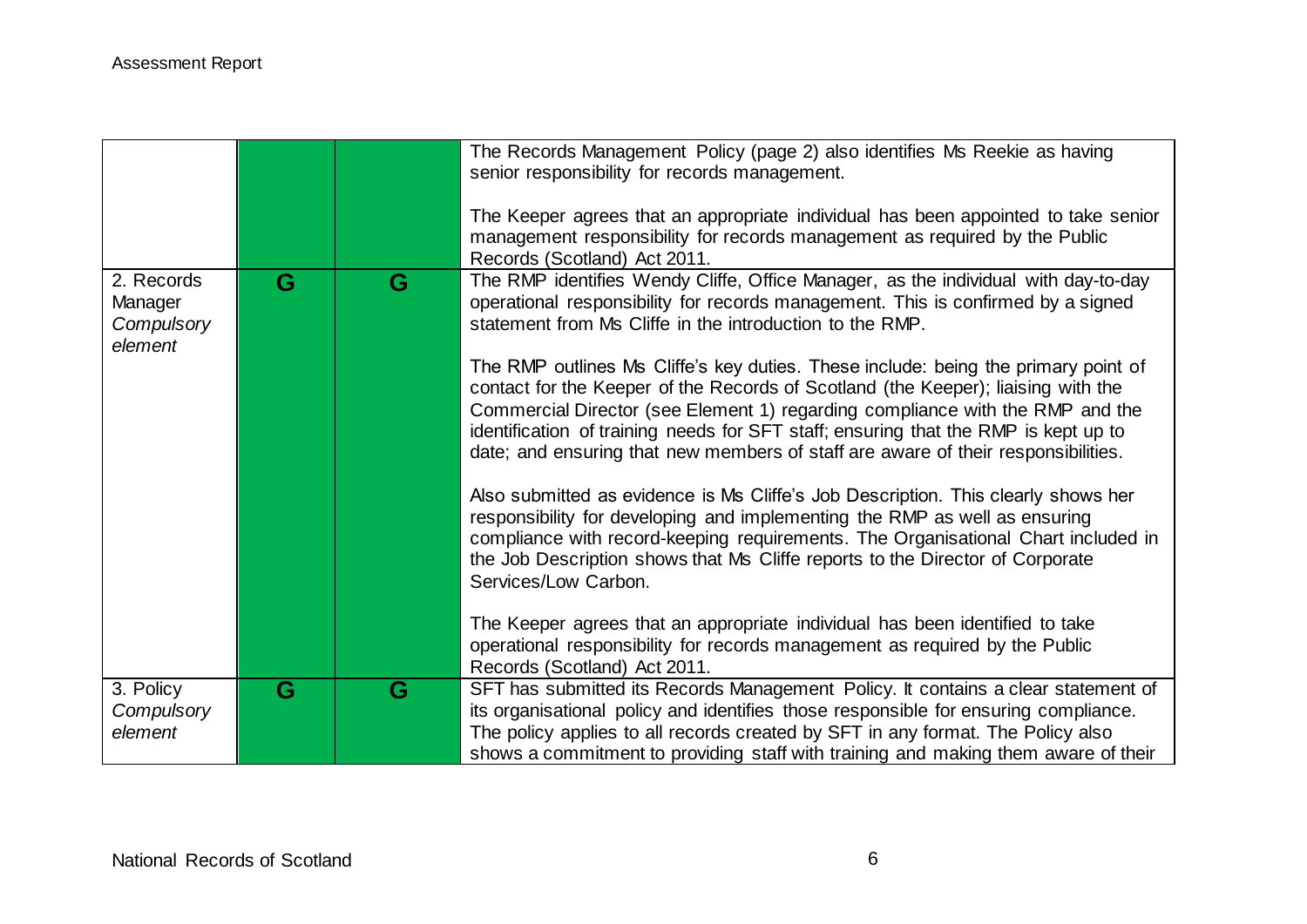|                               |   |   | responsibilities, in particular, at induction. There is also a commitment to regularly<br>review the Policy. The Policy is version 1.0 and has been approved by the<br>Commercial Director (see Element 1). Document control information has now been<br>added to the templates for SFT policies, plans and reports as a commitment to<br>following good practice. The Keeper commends this approach.                                                                                                                                                                                                                                                                                                                                                                                                                                                                                                                                                                                                                                                |
|-------------------------------|---|---|------------------------------------------------------------------------------------------------------------------------------------------------------------------------------------------------------------------------------------------------------------------------------------------------------------------------------------------------------------------------------------------------------------------------------------------------------------------------------------------------------------------------------------------------------------------------------------------------------------------------------------------------------------------------------------------------------------------------------------------------------------------------------------------------------------------------------------------------------------------------------------------------------------------------------------------------------------------------------------------------------------------------------------------------------|
|                               |   |   | The Policy is available to all staff on SFT's SharePoint site, known as The Source. A<br>central area has been created on The Source to provide staff with access to all<br>policies and procedures. A screenshot of this area has been submitted as evidence<br>showing that there is a distinct area for Records Management. In addition, SFT's<br>Communications Team regularly issues a notification known as the Monday Morning<br>Update to inform staff of changes to policies and other news. A screenshot has<br>been supplied to show that this method of communication has been used to<br>distribute the Policy to members of staff. The Records Management Policy has been<br>added to the induction pack for new members of staff. A screenshot of the checklist<br>of policies which have to be read by staff has been submitted as evidence. New<br>staff are required to sign the checklist to confirm they have read and understood the<br>policies and the signed checklist is held on file by the Human Resources<br>department. |
|                               |   |   | The Keeper agrees that SFT has an operational Records Management Policy which<br>is made available to staff so that they are aware of their records management<br>responsibilities.                                                                                                                                                                                                                                                                                                                                                                                                                                                                                                                                                                                                                                                                                                                                                                                                                                                                  |
| 4. Business<br>Classification | A | G | SFT has developed a Business Classification Scheme (BCS) based on its file<br>structure. This is a three level functional structure. This must remain a business<br>decision for authorities but the Keeper acknowledges that the functional BCS is<br>currently regarded as best practice as it is more resilient to changes in<br>organisational structure.<br>The BCS has been supplied as evidence. SFT has identified its top level 'functions'                                                                                                                                                                                                                                                                                                                                                                                                                                                                                                                                                                                                 |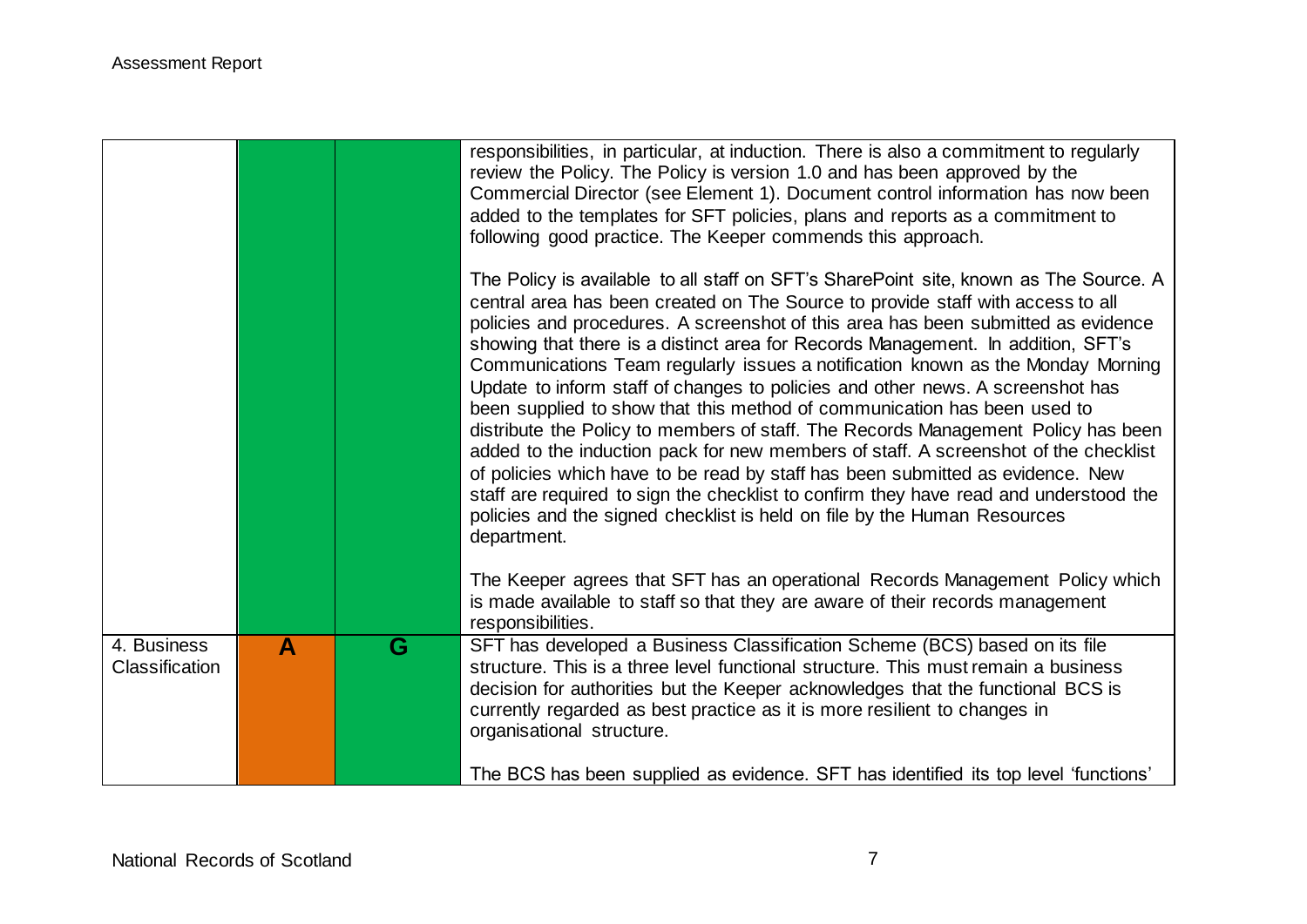|                          |                  |   | and under these the business areas and the activities which create records. The<br>BCS appears to cover the breadth of record-creating activities carried out by SFT.<br>The RMP states that SharePoint has now been implemented across SFT and is<br>being used as a document repository. The Records Management Centre has<br>still to be implemented although SFT has contracted a third party, Brightwire<br>Technology Services Ltd, to implement this solution on SharePoint. The<br>estimated timetable for the completion of this work is given as April 2017. The<br>transfer of records from the current document library will take place with the<br>accompanying metadata and due to the number of records being transferred it<br>is not feasible to add detailed information for these legacy records.<br>Classification of records for addition to the Records Management Centre will<br>take place once this system goes live. |
|--------------------------|------------------|---|------------------------------------------------------------------------------------------------------------------------------------------------------------------------------------------------------------------------------------------------------------------------------------------------------------------------------------------------------------------------------------------------------------------------------------------------------------------------------------------------------------------------------------------------------------------------------------------------------------------------------------------------------------------------------------------------------------------------------------------------------------------------------------------------------------------------------------------------------------------------------------------------------------------------------------------------|
|                          |                  |   | The Keeper would remind SFT that SharePoint is not in itself a records<br>management system and for full functionality, particularly relating to ensuring<br>that metadata travels with the record when extracted from the system $-$ for<br>the purposes of archiving electronic records, for example – a records<br>management bolt-on may be required.                                                                                                                                                                                                                                                                                                                                                                                                                                                                                                                                                                                      |
|                          |                  |   | The Keeper can agree this Element on an 'improvement model' basis. This<br>means that the authority has identified a gap in provision (the electronic<br>systems currently used to create and manage records need to be structured in<br>line with the BCS). The solution and the timescales to close this gap have<br>been identified. The Keeper requests that he is informed once the project has<br>been completed.                                                                                                                                                                                                                                                                                                                                                                                                                                                                                                                        |
| 5. Retention<br>schedule | $\blacktriangle$ | A | SFT has submitted its current Retention and Destruction Schedule. The<br>schedule identifies the record types, the periods for which these should be<br>retained, the reason for the retention period and any additional information<br>such as the legislative requirements relating to the records. It is currently still                                                                                                                                                                                                                                                                                                                                                                                                                                                                                                                                                                                                                    |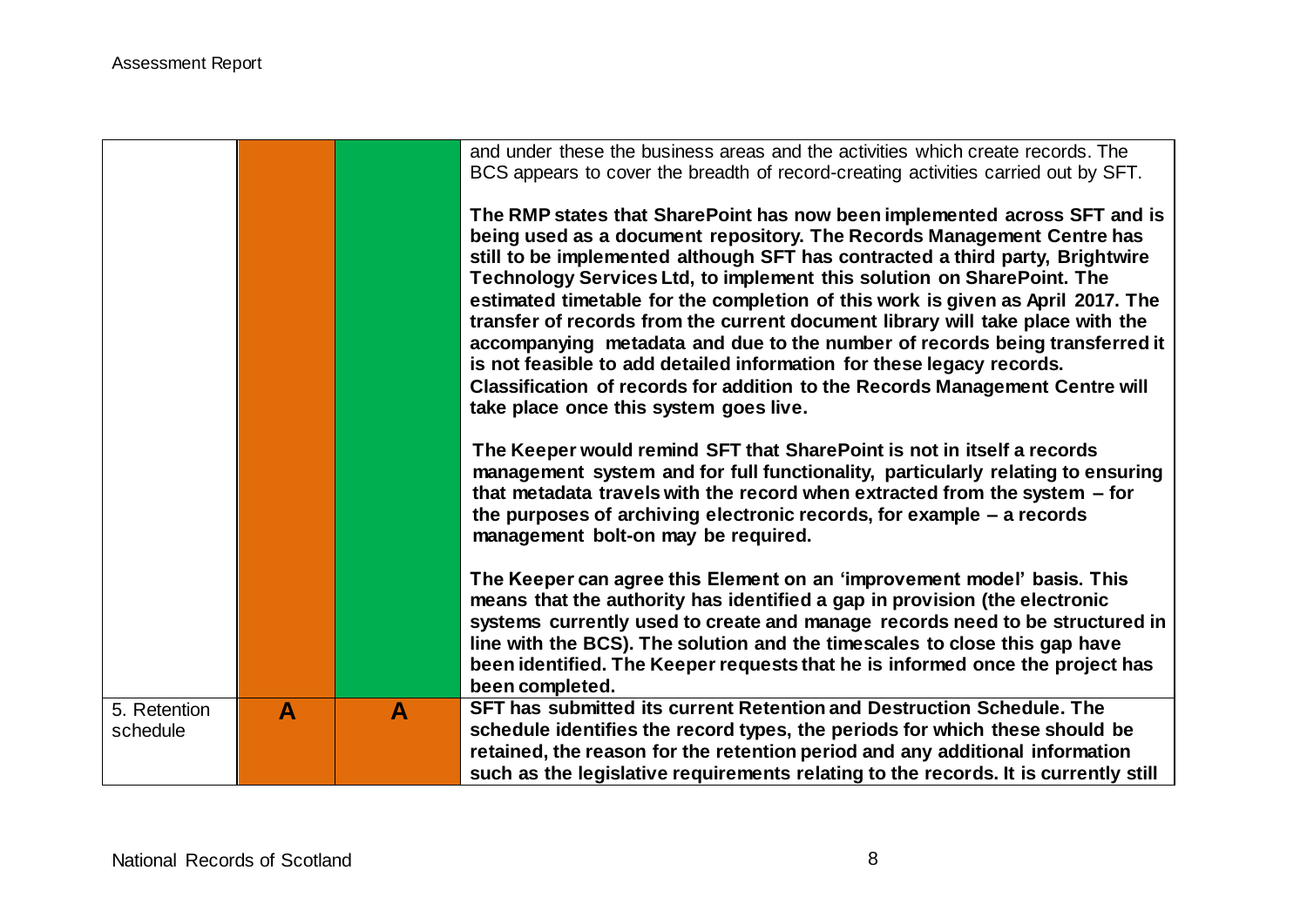|  | 'Draft' as SFT is seeking legal advice on the retention periods for certain<br>financial and company records. SFT have undertaken to send the Keeper the<br>final agreed Schedule when it becomes available.                                                                                                                                                                                                                                                                                                                       |
|--|------------------------------------------------------------------------------------------------------------------------------------------------------------------------------------------------------------------------------------------------------------------------------------------------------------------------------------------------------------------------------------------------------------------------------------------------------------------------------------------------------------------------------------|
|  | The RMP states that deleted emails when not permanently expunged from the<br>deleted folder on a daily basis will automatically be deleted after 30 days. The<br>Keeper commends this approach as it should encourage staff to save official<br>business records in the appropriate area rather on an email system.                                                                                                                                                                                                                |
|  | The RMP states that the retention schedule will be applied to records stored on the<br>SharePoint Online Records Management Centre. SFT has engaged a contractor to<br>apply the schedule to legacy records and to newer records which will be transferred<br>to the SharePoint system. The RMP also states that the provisions of the Schedule<br>will not be applied to the legacy records due to the quantity of these but will be<br>applied on new records created once the Records Management Centre becomes<br>operational. |
|  | SFT has a contract in place with a commercial provider (Removal Services<br>Scotland) for the off-site storage of paper records. A register is maintained of<br>records stored off-site as well as a barcode system for identifying records and a<br>sample of this has been submitted as evidence.                                                                                                                                                                                                                                |
|  | Non-confidential paper records stored on-site are identified with appropriate labels<br>on the boxes.                                                                                                                                                                                                                                                                                                                                                                                                                              |
|  | The RMP states that staff awareness sessions will be developed around retention<br>and disposal and that training in the use of retention schedules will be included in<br>future SharePoint training for new staff. The Keeper requests that he is kept<br>informed of the progress in developing this training.                                                                                                                                                                                                                  |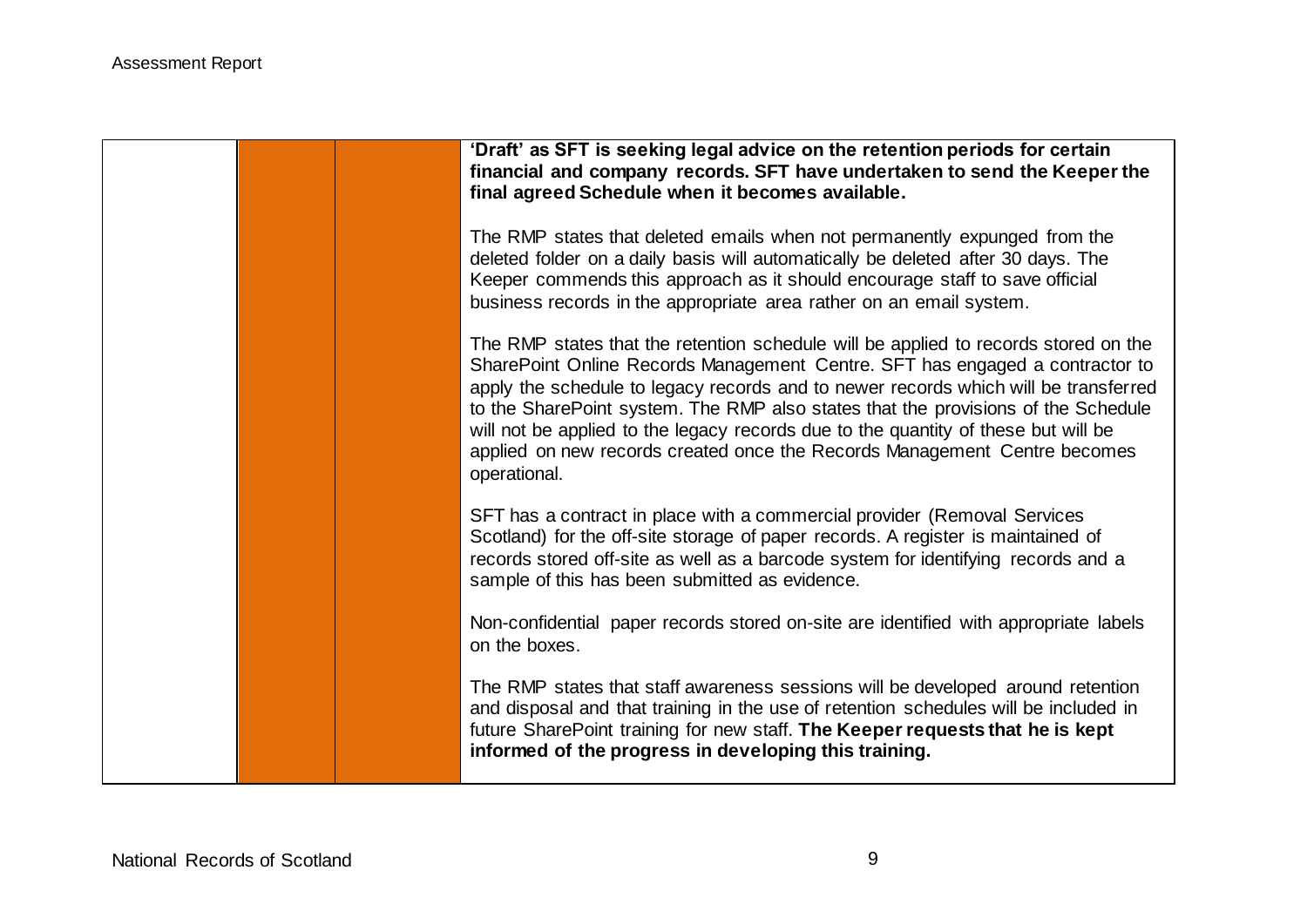|                                |   |   | The Keeper can agree this Element on an 'Improvement Model' basis. This<br>means that the authority has identified a gap in provision (the lack of an<br>operational retention schedule and the application of this to records managed<br>using SharePoint) and has described how it intends to close this gap. As part<br>of this agreement, the Keeper requests he is sent the finalised Schedule when<br>it becomes operational and is kept informed of the project to apply the<br>retention schedule to SharePoint in the longer term.                                                                                                                                                                                                                                                                                 |
|--------------------------------|---|---|-----------------------------------------------------------------------------------------------------------------------------------------------------------------------------------------------------------------------------------------------------------------------------------------------------------------------------------------------------------------------------------------------------------------------------------------------------------------------------------------------------------------------------------------------------------------------------------------------------------------------------------------------------------------------------------------------------------------------------------------------------------------------------------------------------------------------------|
| 6. Destruction<br>Arrangements | G | G | The RMP outlines the arrangements in place for the following:                                                                                                                                                                                                                                                                                                                                                                                                                                                                                                                                                                                                                                                                                                                                                               |
| Compulsory<br>element          |   |   | <b>Paper (on-site)</b> – The RMP states that there are secure receptacles within the office<br>for confidential waste. These are emptied fortnightly an destroyed securely by a<br>contractor (Changeworks Recycling) and this is supervised by the Office Manager.<br>A sample destruction certificate has been supplied as evidence of this arrangement.<br>Shredders are also available to staff in offices to securely destroy confidential<br>records. The RMP states that all SFT staff are aware of their responsibilities.<br>Destruction and recycling of confidential waste is covered at induction where staff<br>are required to sign that they have read and understood the guidance. Existing<br>members of staff are periodically reminded of the procedures, which are also<br>displayed around the office. |
|                                |   |   | <b>Paper (off-site) –</b> SFT has indicated that it engages a contractor to store paper<br>records off-site. Initial review and destruction dates for boxes of paper records are<br>determined in agreement with the staff member identified as the box's owner and<br>these are provided to the commercial storage contractor (Removal Services<br>Scotland). When a box reaches its review date it is returned to the owner for review.<br>The owner then decides whether to destroy papers within the box, the whole box or<br>return it to storage. Individual papers or files within the box to be destroyed are done<br>so internally using the on-site procedures described above. If the whole box needs<br>to be destroyed then the process for undertaking this is detailed in the evidence<br>supplied.          |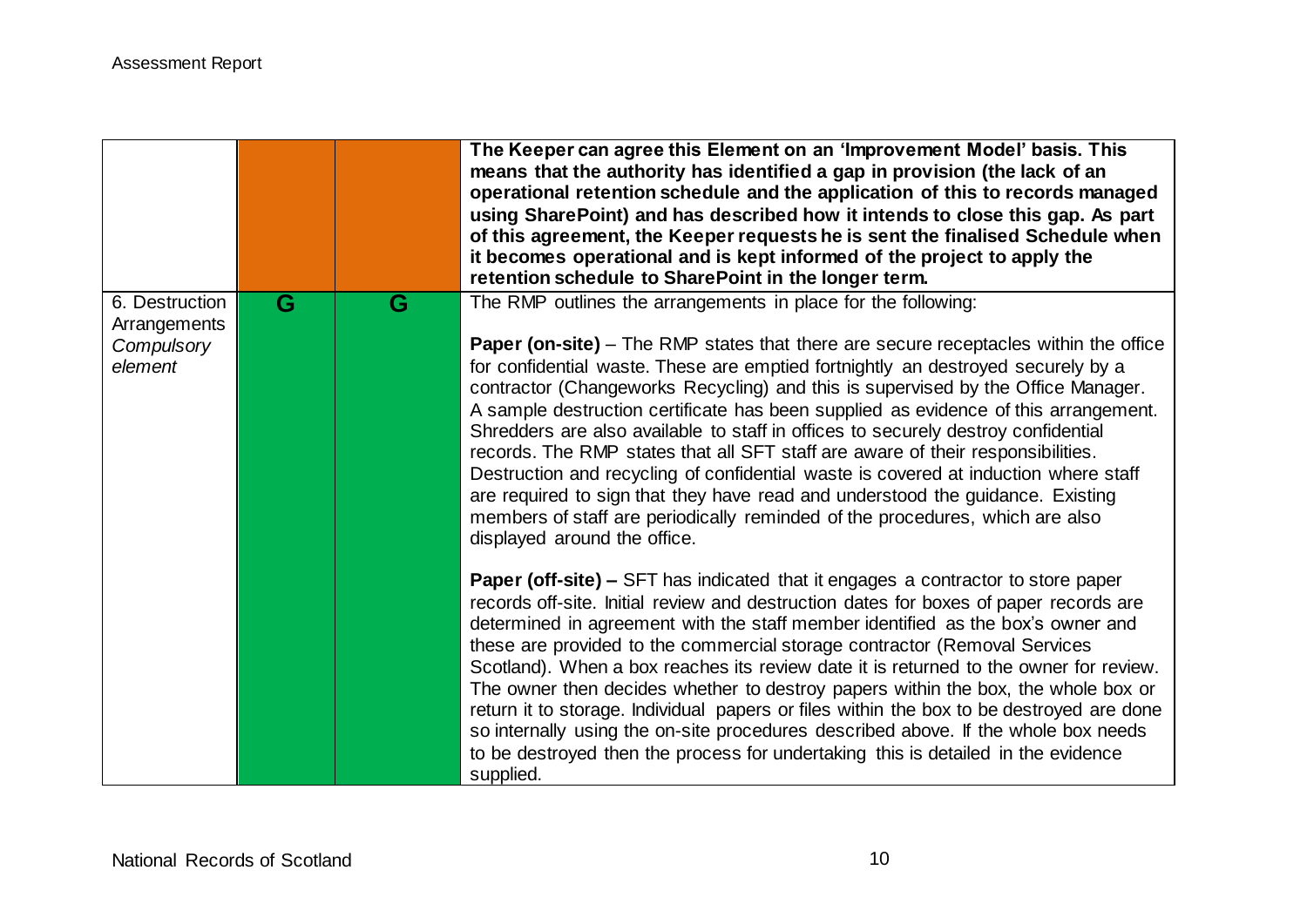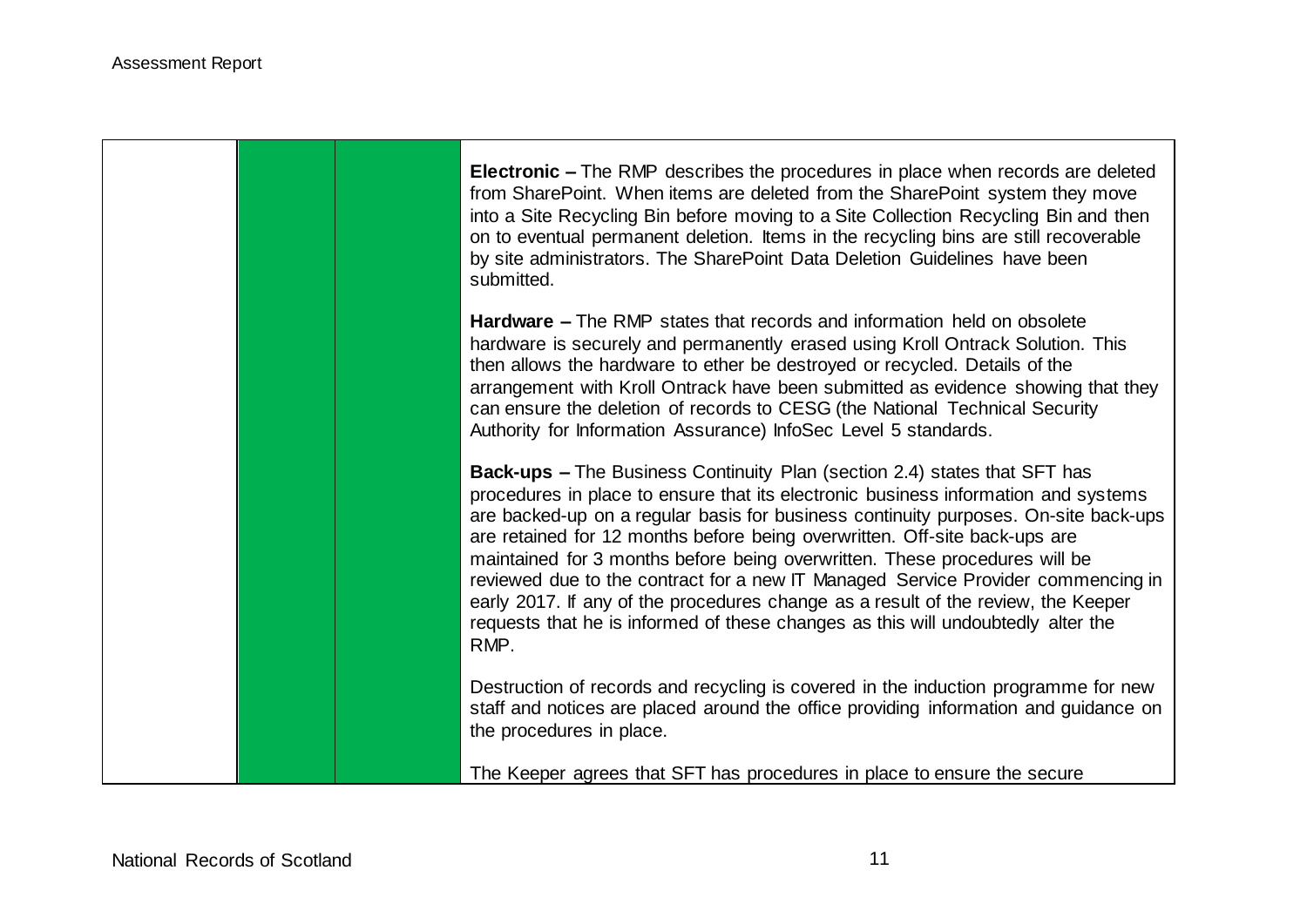|                                                            |   |   | destruction of records at the end of their retention periods.                                                                                                                                                                                                                                                                                                                                                                                                                                                                                                                                                                                                                                                                                                                                                                                                                                                                                                                                                                                                                                                                 |
|------------------------------------------------------------|---|---|-------------------------------------------------------------------------------------------------------------------------------------------------------------------------------------------------------------------------------------------------------------------------------------------------------------------------------------------------------------------------------------------------------------------------------------------------------------------------------------------------------------------------------------------------------------------------------------------------------------------------------------------------------------------------------------------------------------------------------------------------------------------------------------------------------------------------------------------------------------------------------------------------------------------------------------------------------------------------------------------------------------------------------------------------------------------------------------------------------------------------------|
| 7. Archiving<br>and Transfer<br>Compulsory<br>element      | G | G | The RMP identifies the National Records of Scotland (NRS) as the archive for<br>depositing SFT's records selected for permanent preservation. Submitted as<br>evidence is email correspondence between SFT and NRS Client Managers<br>discussing the development of a Memorandum of Understanding (MoU), which will<br>govern the transfer of records from SFT to NRS. SFT has also submitted the signed<br>MoU agreed with NRS which will govern how the transfer of records selected for<br>permanent preservation takes place.<br>The Keeper agrees that there are arrangements in place to transfer records<br>selected for permanent preservation to an appropriate archive.                                                                                                                                                                                                                                                                                                                                                                                                                                             |
| 8. Information<br><b>Security</b><br>Compulsory<br>element | G | A | SFT has submitted its Information and Communications Technology Policy which<br>outlines its organisational approach to ensuring the security of its systems and the<br>information managed using these. The Policy describes the security procedures in<br>place for using encrypted storage devices, the acceptable use of ICT facilities,<br>mobile devices and mobile phones, and social media. SFT are able to remotely wipe<br>mobile devices if these are lost or stolen.<br>SFT has stated that as part of the move to a new IT Managed Service Provider<br>early in 2017 the ICT Policy will be reviewed and updated. SFT has committed<br>to providing the Keeper with an updated version of the Policy as soon as<br>practicably possible, which the Keeper can accept.<br>An extract from SFT's Employee Handbook relating to IT Security Policy has also<br>been provided as evidence. The Handbook is provided to all staff prior to<br>commencing their employment with SFT.<br>SFT also has a Password Policy which determines how password security is<br>maintained and managed across the various systems. |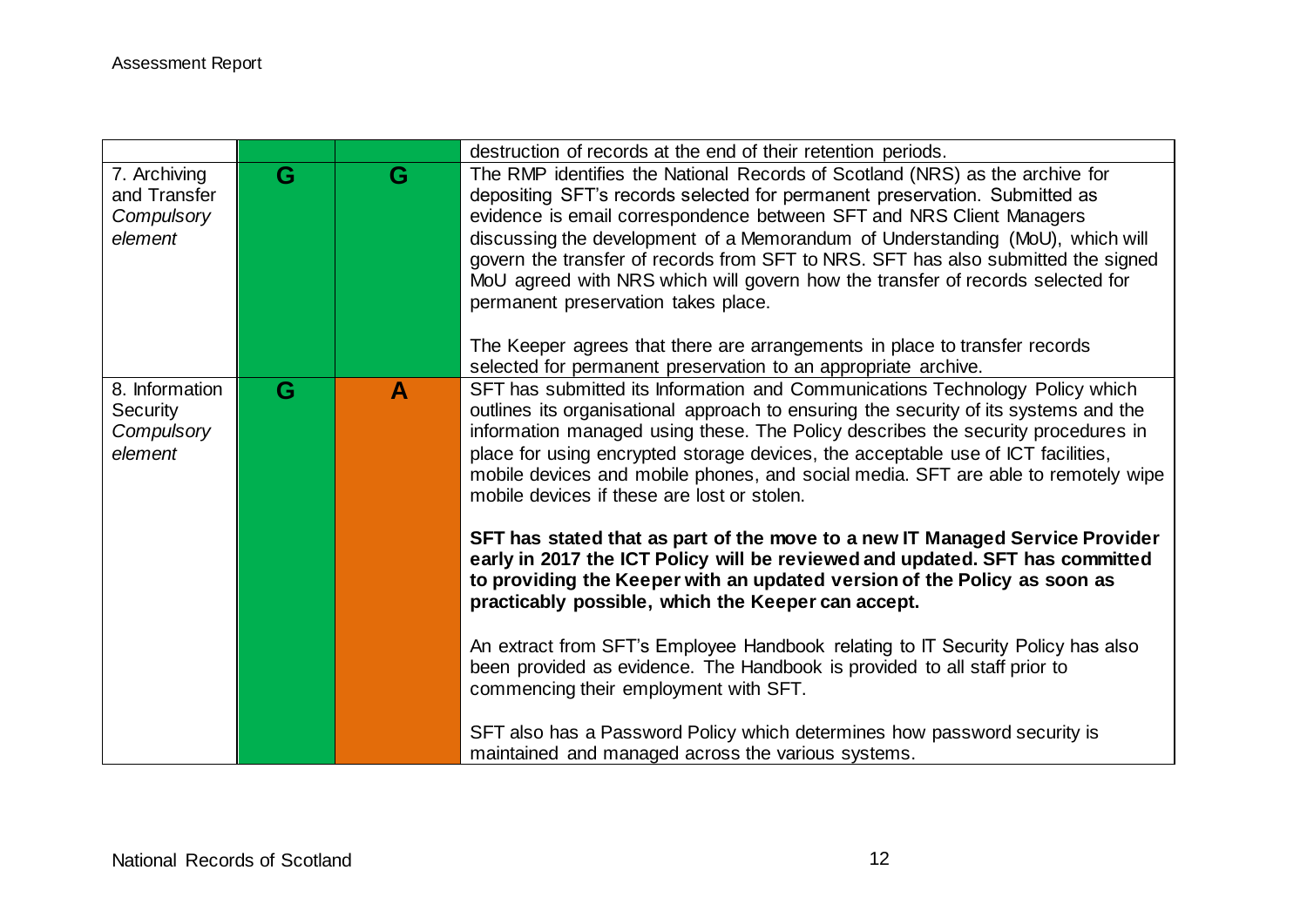|                       |   |   | The RMP states an external ICT security audit took place in 2015 in order to<br>identify any security weaknesses and mitigating the risks of any potential security<br>issue. One of the outcomes of the audit was to raise cyber security issues with staff.<br>The slides of a cyber security presentation which was delivered to all staff have<br>been submitted as evidence. |
|-----------------------|---|---|-----------------------------------------------------------------------------------------------------------------------------------------------------------------------------------------------------------------------------------------------------------------------------------------------------------------------------------------------------------------------------------|
|                       |   |   | Paper records containing personal and sensitive information, such as personnel files<br>managed by HR, are stored securely in locked cabinets which are only accessed by<br>the HR Director and HR Administrator.                                                                                                                                                                 |
|                       |   |   | Access controls are in place for HR records containing personal information on<br>SharePoint and again only HR staff are able to access this area.                                                                                                                                                                                                                                |
|                       |   |   | The Assessment and Review section of this Element states that SFT intends to run<br>a follow-up audit in late 2016 and then run the full audit every two years.                                                                                                                                                                                                                   |
|                       |   |   | The Keeper can agree that there are appropriate mechanisms in place to<br>ensure the security of the information created and managed by SFT. As part of<br>this agreement, the Keeper requests that he is sent a copy of the updated ICT<br>Policy when it becomes available.                                                                                                     |
| 9. Data<br>Protection | G | A | SFT is registered as a Data Controller with the Information Commissioner's Office<br>(registration number ZA071734). The Certificate of Registration has been submitted<br>as evidence.                                                                                                                                                                                           |
|                       |   |   | Also submitted as evidence is SFT's draft Data Protection Policy. The Policy is<br>currently going through SFT's internal governance process and is waiting to<br>be signed off by the Leadership Team. SFT has stated that the final agreed<br>version will be sent to the Keeper when it becomes available.                                                                     |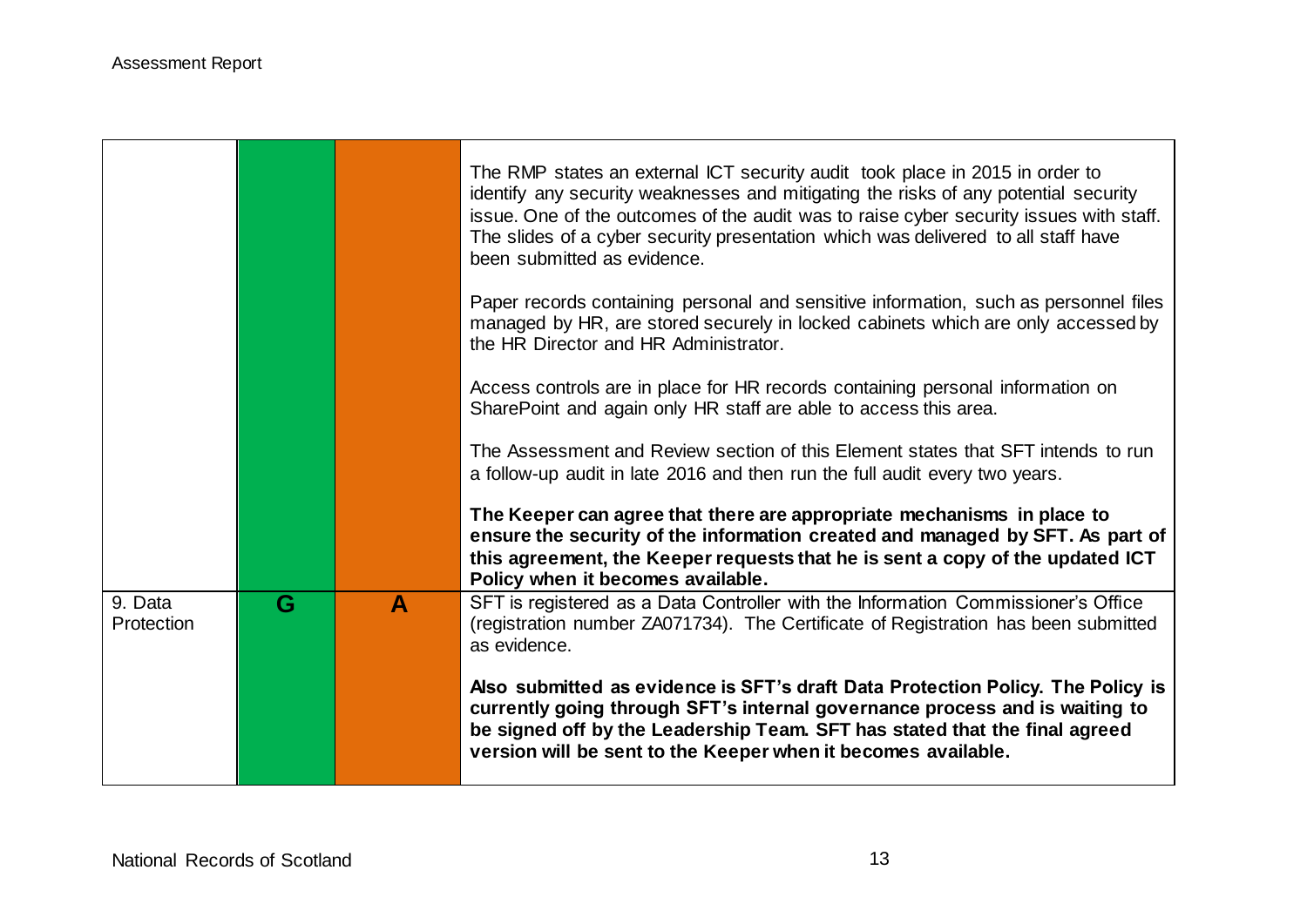|                                                           |   |   | The policy outlines SFT's commitment to protecting the personal and sensitive<br>information that it creates and manages in the course of carrying out its business<br>and the means by which it intends to ensure this. It also outlines the responsibilities<br>for complying with the Policy and how to respond to Subject Access Requests.<br>Also provided as evidence is SFT's Privacy and Cookies Policy which is available<br>on its website. This details how SFT will manage the personal information and<br>cookies collected through its website.<br>The Keeper can agree that SFT is aware of its responsibilities under the Data<br>Protection Act 1998 and has procedures in place to comply with it. As part of<br>this agreement, the Keeper requests that he is sent a copy of the updated Data<br>Protection Policy when it becomes available. |
|-----------------------------------------------------------|---|---|-------------------------------------------------------------------------------------------------------------------------------------------------------------------------------------------------------------------------------------------------------------------------------------------------------------------------------------------------------------------------------------------------------------------------------------------------------------------------------------------------------------------------------------------------------------------------------------------------------------------------------------------------------------------------------------------------------------------------------------------------------------------------------------------------------------------------------------------------------------------|
| 10. Business<br>Continuity<br>and Vital<br><b>Records</b> | G | G | The RMP states that SFT has developed a Business Continuity Plan (BCP) to<br>ensure that it can recover quickly in the event of an unexpected interruption to its<br>normal business activities. At present all electronic records can be accessed<br>through the Office 365 Cloud portal.                                                                                                                                                                                                                                                                                                                                                                                                                                                                                                                                                                        |
|                                                           |   |   | The BCP has been submitted as evidence. This is version 1.0, approved by the<br>Leadership Team and is due for review in October 2017.                                                                                                                                                                                                                                                                                                                                                                                                                                                                                                                                                                                                                                                                                                                            |
|                                                           |   |   | The BCP outlines the actions to be taken in the event of a disaster and has<br>identified the individuals who have responsibility ensuring that the appropriate<br>actions are taken.                                                                                                                                                                                                                                                                                                                                                                                                                                                                                                                                                                                                                                                                             |
|                                                           |   |   | The RMP states that there is no separate provision made for vital records as all<br>electronic records are backed up through Azure (Office 365) and the SAGE system<br>is backed up to the Pulsant datacentre and can be accessed remotely through a<br>Virtual Private Network (VPN).                                                                                                                                                                                                                                                                                                                                                                                                                                                                                                                                                                            |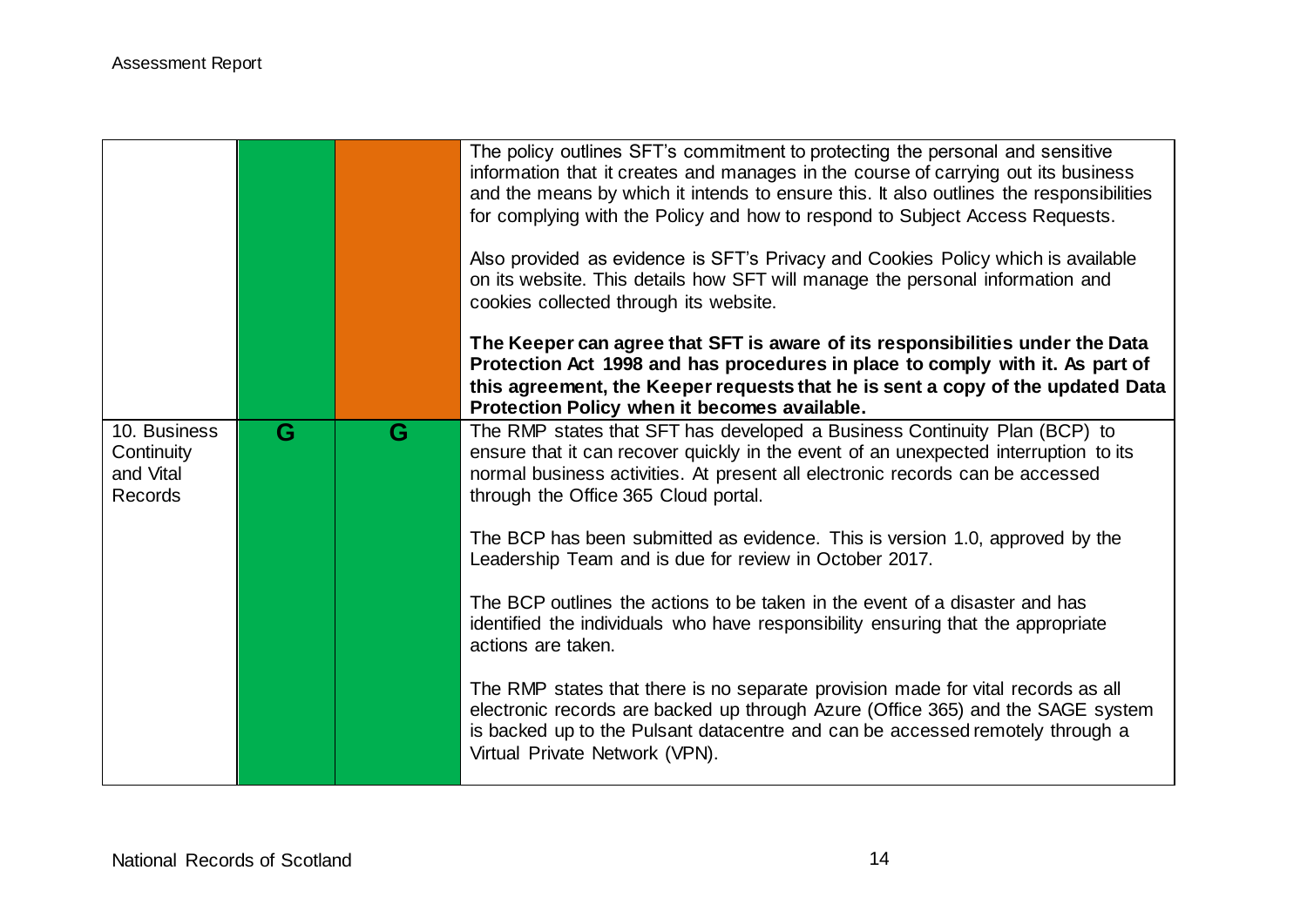|                 |   |   | The RMP states that in the Summer of 2016 SFT intends to begin the re-<br>procurement of its IT Managed Services provider. As part of this specified Service<br>Level Agreements and business recovery timescales will be established in line with<br>SFT's BCP.<br>The RMP also states that any contracts SFT has entered into are kept securely on-<br>site but are also scanned into the SharePoint system and are therefore available in<br>the event of a disaster.<br>The Keeper agrees that there are procedures in place to ensure that SFT can<br>resume its business activities in the event of a disaster and that consideration has<br>been given to vital records. |
|-----------------|---|---|---------------------------------------------------------------------------------------------------------------------------------------------------------------------------------------------------------------------------------------------------------------------------------------------------------------------------------------------------------------------------------------------------------------------------------------------------------------------------------------------------------------------------------------------------------------------------------------------------------------------------------------------------------------------------------|
| 11. Audit trail | G | G | The RMP states that SFT uses Office 365 and SharePoint to carry out its work. This<br>system allows multiple users to work on the same document at the same time and<br>the system has the functionality to track the editing history of a document. Guidance<br>on this collaborative working practice from Microsoft has been supplied as evidence.<br>Samples of the version history in Microsoft Work and SharePoint have been<br>provided as evidence. The RMP states that guidance on version control will be<br>provided to staff in the second half of 2016. The Keeper would welcome sight of<br>this guidance once it has been developed.                             |
|                 |   |   | SFT does not operate a document naming convention as file structure and the<br>search facility on SharePoint allow staff to be able to locate documents when<br>required.                                                                                                                                                                                                                                                                                                                                                                                                                                                                                                       |
|                 |   |   | A register is maintained of records stored off-site as well as a barcode system for<br>identifying records and a sample of this has been submitted as evidence.                                                                                                                                                                                                                                                                                                                                                                                                                                                                                                                 |
|                 |   |   | SFT maintains a minimal amount of paper HR records on-site which can only be<br>accessed by the HR Director and HR Administrator.                                                                                                                                                                                                                                                                                                                                                                                                                                                                                                                                               |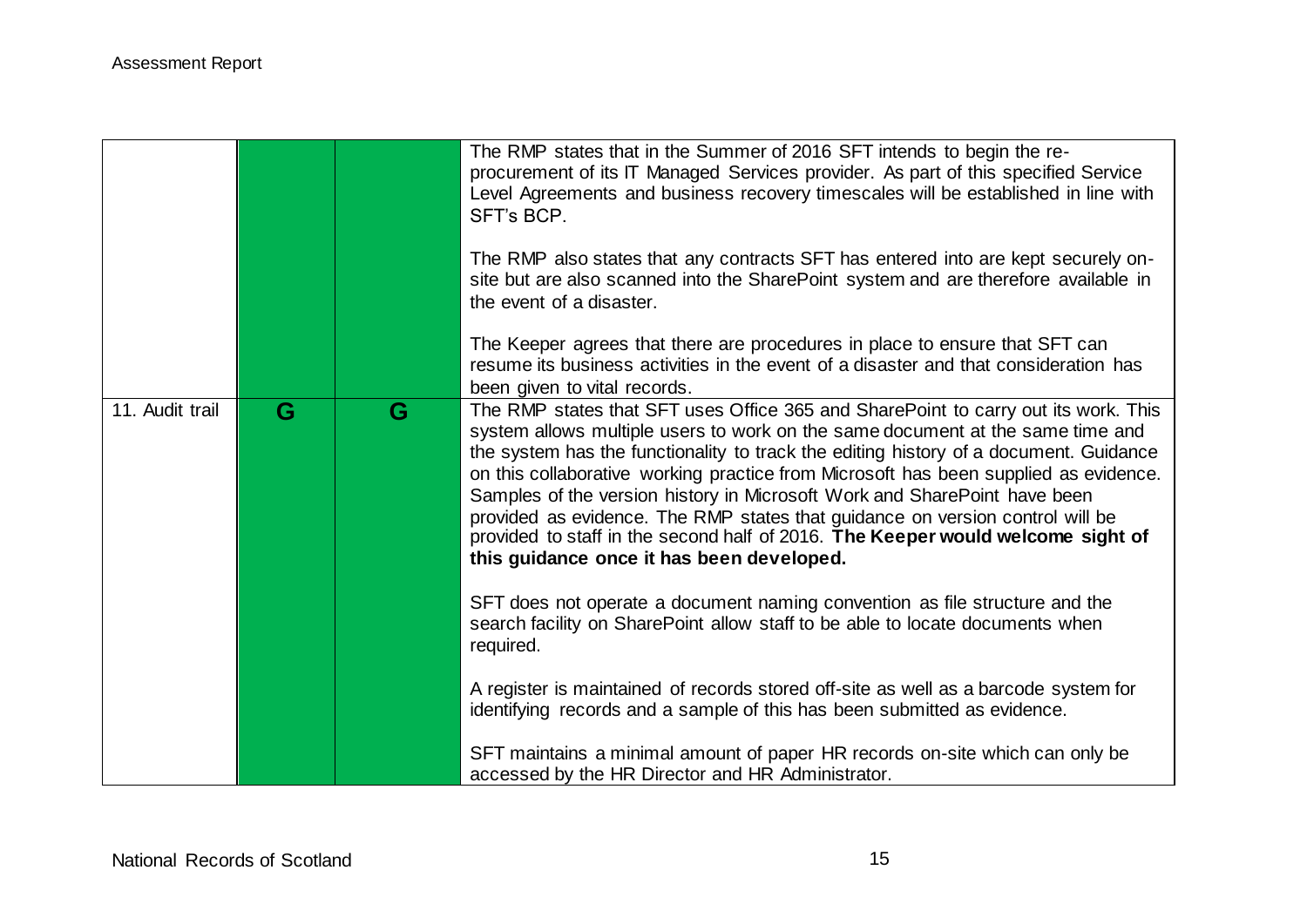|                                                                             |   |              | The Keeper agrees that there are measures in place to allow SFT to be able to<br>locate the appropriate version of records when required.                                                                                                                                                                                                                                                                                                                                                                                                                                                                                                                                                                                            |
|-----------------------------------------------------------------------------|---|--------------|--------------------------------------------------------------------------------------------------------------------------------------------------------------------------------------------------------------------------------------------------------------------------------------------------------------------------------------------------------------------------------------------------------------------------------------------------------------------------------------------------------------------------------------------------------------------------------------------------------------------------------------------------------------------------------------------------------------------------------------|
| 12.<br>Competency<br><b>Framework</b><br>for records<br>management<br>staff | G | $\mathbf{A}$ | As a relatively small organisation it is not justifiable for SFT to have a dedicated<br>Records Manager. The Commercial Director and Office Manager have been<br>identified in Elements 1 and 2 as having strategic and operational responsibility for<br>records management. Submitted as evidence is the Office Manager's Job<br>Description which clearly shows that she has responsibility for records<br>management.                                                                                                                                                                                                                                                                                                            |
|                                                                             |   |              | The RMP states that key individuals within the organisation, such as the Office<br>Manager, the Business Support and Technology Manager and the Commercial<br>Assistant, will continue to build their knowledge of records management, and the<br>Office Manager in particular will attend relevant training and conferences.                                                                                                                                                                                                                                                                                                                                                                                                        |
|                                                                             |   |              | The RMP also states that the Records Management Policy (see comments in<br>Element 3 regarding status of the Policy) will be provided to all staff and the Office<br>Manager will ensure that it is read and understood by staff. The Policy is available to<br>all staff on SFT's SharePoint site, known as The Source. The Records Management<br>Policy has been added to the induction pack for new members of staff. A screenshot<br>of the checklist of policies which have to be read by staff has been submitted as<br>evidence of this. New staff are required to sign the checklist to confirm they have<br>read and understood the policies and the signed checklist is held on file by the<br>Human Resources department. |
|                                                                             |   |              | Section 7 of the Policy refers to the training of staff in records management<br>issues at induction and on an on-going basis. This training will supplement<br>that given in regard to Data Protection and Freedom of Information. The<br>practical staff training in records management has not yet been finalised and<br>that SFT is waiting for the implementation of the SharePoint Records                                                                                                                                                                                                                                                                                                                                     |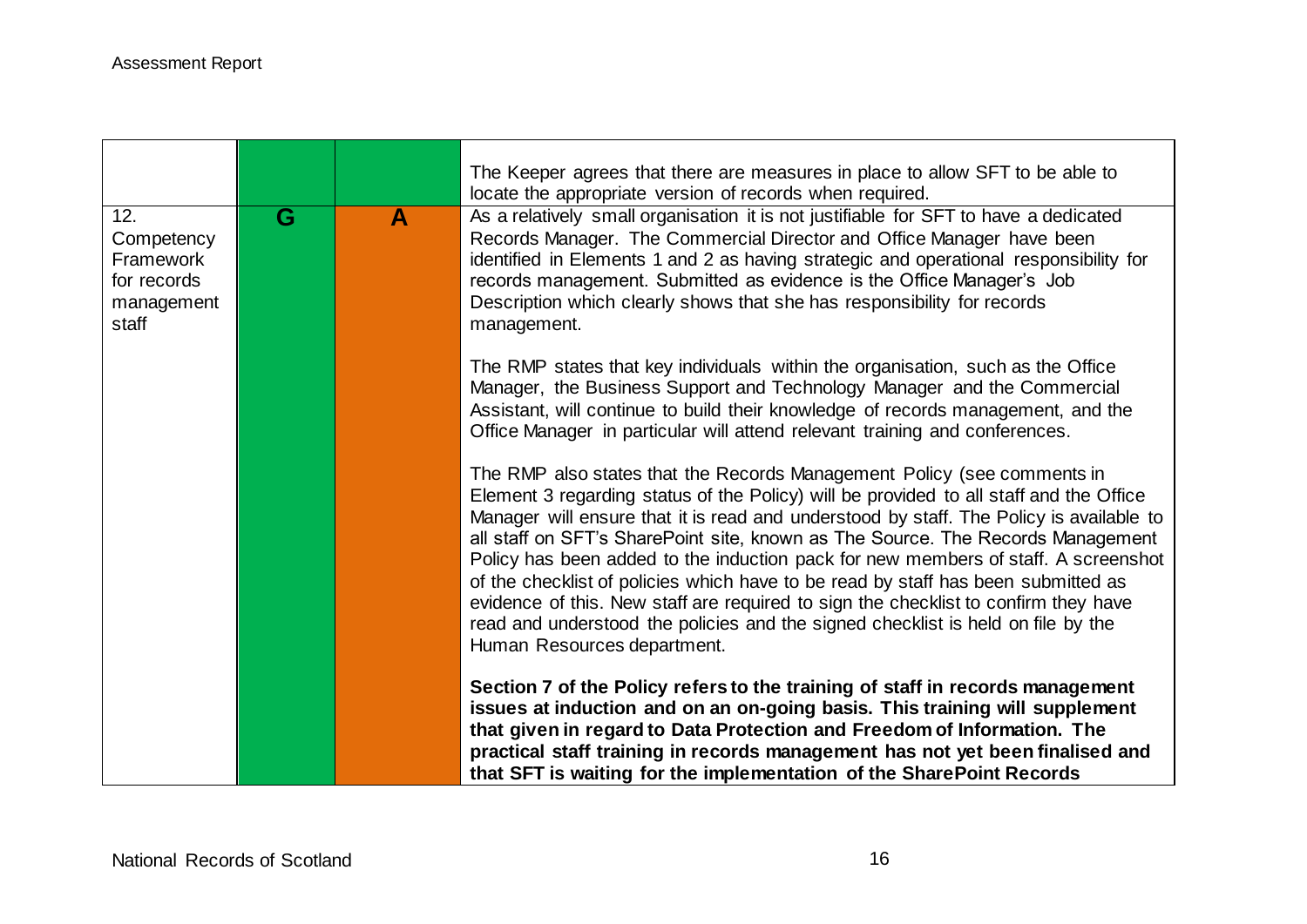|                                  |   |   | Management Centre to take place so that the procedures for using this can be<br>incorporated into any training. Discussions are underway with its corporate<br>training provider with a view to developing records management training at<br>induction and as part of a refresher programme. The Keeper requests that he<br>is sent a sample of the training once it has been developed and rolled out.<br>The Keeper can agree that SFT recognises the importance of records<br>management and endeavours to ensure that staff have access to appropriate<br>training. As part of this agreement, the Keeper requests that he is sent a<br>sample of the training when it becomes available. |
|----------------------------------|---|---|-----------------------------------------------------------------------------------------------------------------------------------------------------------------------------------------------------------------------------------------------------------------------------------------------------------------------------------------------------------------------------------------------------------------------------------------------------------------------------------------------------------------------------------------------------------------------------------------------------------------------------------------------------------------------------------------------|
| 13.<br>Assessment                | G | G | The RMP states that SFT has developed a self-assessment mechanism for<br>measuring compliance with its records management. Performance will be measured                                                                                                                                                                                                                                                                                                                                                                                                                                                                                                                                       |
| and Review                       |   |   | by using performance indicators and progress will then be reported to the<br>Commercial Director (see Element 1) in the form of a template self-assessment                                                                                                                                                                                                                                                                                                                                                                                                                                                                                                                                    |
|                                  |   |   | report which has been submitted as evidence. Any improvements identified will be<br>included in an action plan.                                                                                                                                                                                                                                                                                                                                                                                                                                                                                                                                                                               |
|                                  |   |   | Element 2 states that the Office Manager is responsible for ensuring that the RMP is<br>regularly reviewed and any changes communicated to SFT staff. The Introduction to<br>the RMP states that the RMP will be reviewed annually.                                                                                                                                                                                                                                                                                                                                                                                                                                                           |
|                                  |   |   | SFT has also submitted its Implementation and Review Plan which details the                                                                                                                                                                                                                                                                                                                                                                                                                                                                                                                                                                                                                   |
|                                  |   |   | actions to be taken in line with implementing the RMP.                                                                                                                                                                                                                                                                                                                                                                                                                                                                                                                                                                                                                                        |
|                                  |   |   | The Keeper agrees that SFT has identified how it intends to ensure that its RMP                                                                                                                                                                                                                                                                                                                                                                                                                                                                                                                                                                                                               |
|                                  |   |   | and supporting evidence are kept up-to-date.                                                                                                                                                                                                                                                                                                                                                                                                                                                                                                                                                                                                                                                  |
| 14. Shared<br><b>Information</b> | G | G | The RMP states that SFT does not undertake systematic data sharing with other<br>organisations. It deals with requests for information under the Freedom of                                                                                                                                                                                                                                                                                                                                                                                                                                                                                                                                   |
|                                  |   |   | Information (Scotland) Act 2002 and the Data Protection Act 1998 and also routinely                                                                                                                                                                                                                                                                                                                                                                                                                                                                                                                                                                                                           |
|                                  |   |   |                                                                                                                                                                                                                                                                                                                                                                                                                                                                                                                                                                                                                                                                                               |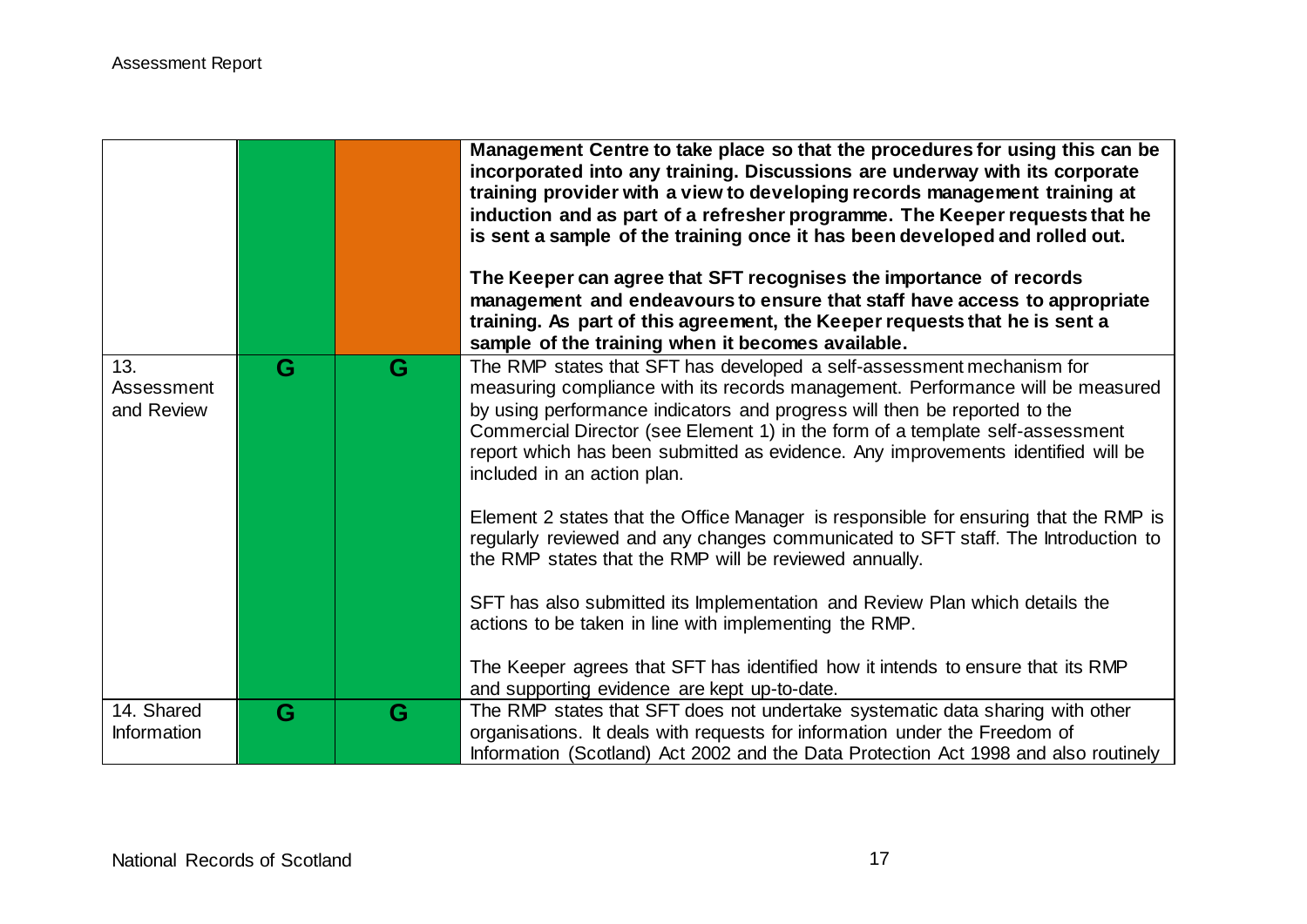| publishes information on its website under its Publication Scheme, which is<br>administered by the Scottish Information Commissioner's Office.                                                                                                                            |
|---------------------------------------------------------------------------------------------------------------------------------------------------------------------------------------------------------------------------------------------------------------------------|
| SFT informally shares data with the Scottish Government in relation to information<br>stored on the e-Pims (Electronic Property Information Mapping Service) system.                                                                                                      |
| The RMP states that should the situation change and SFT were to enter into an<br>information sharing arrangement with another organisation it would develop<br>procedures governing this based on the Information Commissioner's Office Data<br>Sharing Code of Practice. |
| The Keeper accepts that SFT does not currently share information with other<br>organisations but requests that he is kept informed if this situation changes.                                                                                                             |

# **6. Keeper's Summary**

Elements 1 to 14 that the Keeper considers should be in a public authority records management plan have been properly considered by Scottish Futures Trust. Policies and governance structures are in place to implement the actions required by the plan.

## **7. Keeper's Determination**

Based on the assessment process detailed above, the Keeper agrees the RMP of Scottish Futures Trust.

The Keeper recommends that Scottish Futures Trust should publish its agreed RMP as an example of good practice within the authority and the sector.